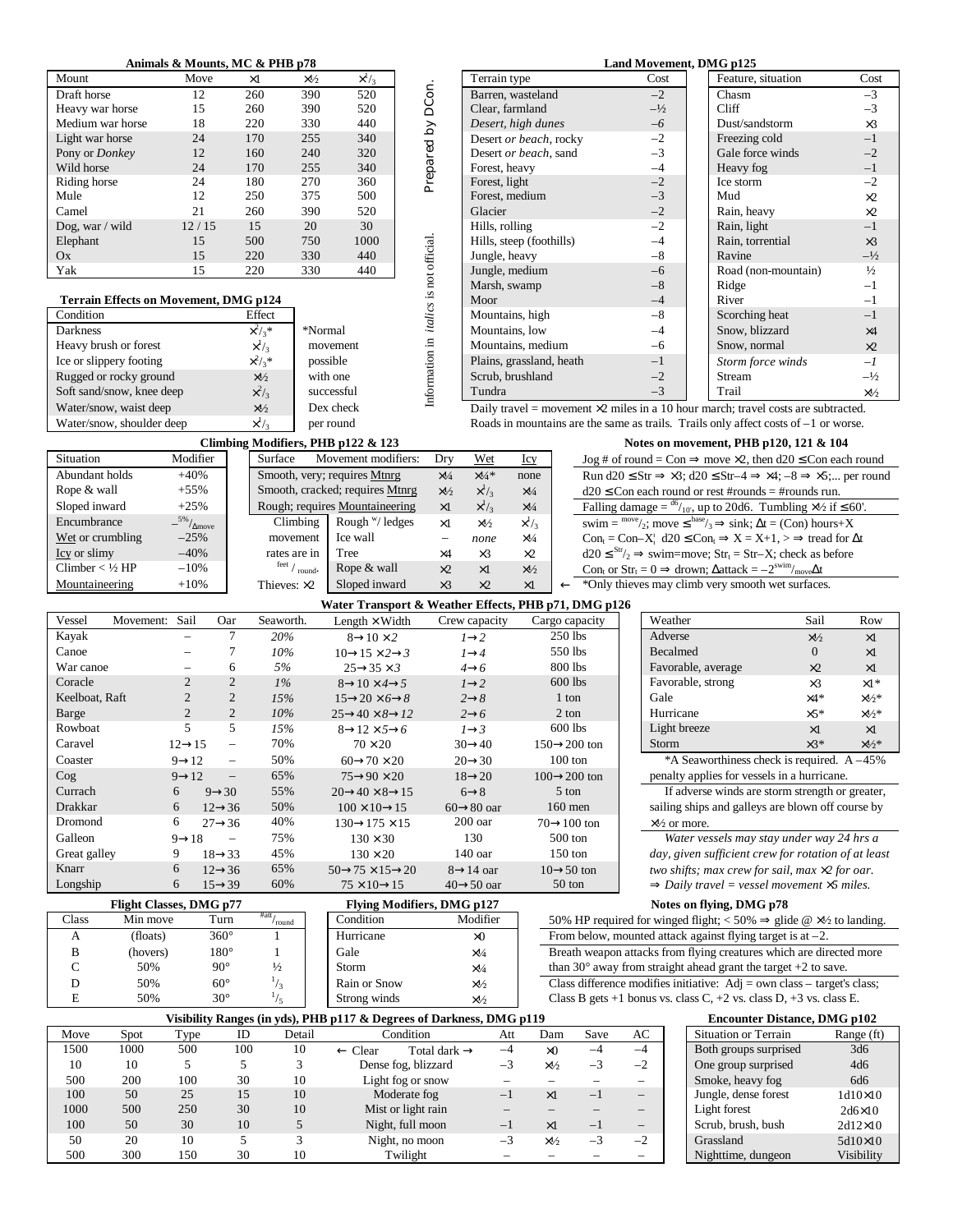## **Surprise Modifiers, DMG p102**

| Situation                           | Adj                 | Situation<br>A                   |
|-------------------------------------|---------------------|----------------------------------|
| Every 10 members of other party     | $+1$                | Hasted                           |
| Extremely still conditions          | $+2$                | Slowed<br>$^{+}$                 |
| Heavy fog                           | $-2$                | On higher ground                 |
| In darkness                         | $-4$                | Set to receive charge            |
| In poor light or rain               | $-1$                | Wading, slippery footing<br>$+$  |
| Party fleeing or panicked           | $-2$                | Wading in deep water<br>$^{+}$   |
| Suspicious, expecting attack        | $+2$                | Foreign environment<br>$^{+}$    |
| vs. camouflaged creatures           | $-1 \rightarrow -3$ | Hindered (climbing, held)<br>$+$ |
| vs. elves $&$ halflings (PHB p22)   | $-4$                | Bow specialist, ready (PHB p52)  |
| vs. creatures with distinctive odor | $+2$                | Waiting (PHB p112)               |
| vs. silenced or invisible creatures | $-2$                | Adj is added to initiative roll. |

| Surprise Modifiers, DMG p102        |                     |                                  |                 | <b>Initiative Modifiers, DMG p55</b> |       | 0 lvl NPCs, DMG p17 |           |
|-------------------------------------|---------------------|----------------------------------|-----------------|--------------------------------------|-------|---------------------|-----------|
| Situation                           | Adj                 | Situation                        | Adj             | Situation                            | Adj   | <b>NPC</b>          | HP        |
| Every 10 members of other party     | $+1$                | Hasted                           | $-2$            | Rod                                  | $+1$  | Child               | 1d2       |
| <b>Extremely still conditions</b>   | $+2$                | Slowed                           | $+2$            | Stave                                | $+2$  | Scholar             | 1d3       |
| Heavy fog                           | $-2$                | On higher ground                 | $-1$            | Ring, wand, misc. magic              | $+3$  | Invalid             | 1d4       |
| In darkness                         | $-4$                | Set to receive charge            | $-2$            | Potion                               | $+4$  | Youth               | 1d6       |
| In poor light or rain               | $-1$                | Wading, slippery footing         | $+2$            | Breath weapon                        | $+1$  | Craftsman           | 1d6       |
| Party fleeing or panicked           | $-2$                | Wading in deep water             | $+4$            | Innate spell ability                 | $+3$  | Laborer             | 1d8       |
| Suspicious, expecting attack        | $+2$                | Foreign environment              | $+6$            | Tiny                                 | $+0$  | Soldier             | $1d8 + 1$ |
| vs. camouflaged creatures           | $-1 \rightarrow -3$ | Hindered (climbing, held)        | $+3$            | Small, medium                        | $+3$  | Beggar              | 1d4       |
| vs. elves & halflings (PHB p22)     | $-4$                | Bow specialist, ready (PHB p52)  | 1 <sup>st</sup> | Large                                | $+6$  | Merchant            | 1d6       |
| vs. creatures with distinctive odor | $+2$                | Waiting (PHB p112)               | $+1$            | Huge                                 | $+9$  | <b>Noble</b>        | 1d8       |
| vs. silenced or invisible creatures | $-2$                | Adj is added to initiative roll. |                 | Gargantuan                           | $+12$ | Traveler            | 1d8       |

## **Calculated THAC0s, DMG p53**

| Level           |    |         |                          | 车   |       |         |       |          |                                  | 10    |         |             |                                 | 14             |                                | 16 |        | 18   | 19     | 20     |
|-----------------|----|---------|--------------------------|-----|-------|---------|-------|----------|----------------------------------|-------|---------|-------------|---------------------------------|----------------|--------------------------------|----|--------|------|--------|--------|
| Priest          | 20 | 20      | 20                       | 18  | 18    | 18      | 16    | 16       | 16                               | 14    | 14      | 14          | $\mathcal{L}$<br>$\overline{1}$ | ר ו<br>. .     | $\mathbf{1}$ $\mathbf{\Omega}$ | 10 |        | 10   |        |        |
| Rogue           | 20 | 20      | 1 Q                      | 1 Q | 18    | 18      |       |          | 16                               | 16    | ÷       | ı٠          |                                 | $\overline{4}$ |                                | 13 | . .    | ∸    |        |        |
| Warrior         | 20 | 19      | 18                       |     | 16    |         | 14    | ıк<br>ιJ | $\overline{1}$<br>$\overline{1}$ |       | 10      | $\mathbf Q$ |                                 |                | 6                              |    | 4      |      |        |        |
| Wizard          | 20 | 20      | 20                       | 19  | 19    | 19      | 18    | 18       | 18                               |       |         | 17          | 16                              | 16             | 16                             | 15 | 15     | 15   | 14     | 14     |
| <b>Hit Dice</b> |    | $i - i$ | $\overline{\phantom{0}}$ | 2+2 | $3+2$ | $4 + 2$ | $5+2$ | $6+2$    |                                  | $7+2$ | $8 + 2$ | $9+2$       | $10 + 7$                        | $\pm$          | $2 +$                          |    | $13+2$ | $4+$ | $15+2$ | $16+2$ |
| reature         |    | 20      | 1 Q                      | ıч  |       |         | 15    |          |                                  | -4    |         |             |                                 |                |                                |    |        |      |        |        |

# Situation **Att adj Class, Proficiencies, etc.** Attacker charging  $+2$  **Attack:**<br>Attacker on higher ground  $+1$  **Dwarf** +1 vs. orc, 1/20rc, g Attacker on higher ground Defender invisible *or attacker held*  $-4$  | ho Defender off-balance, sitting  $+2$  | Ogre, troll, ogre magi, gian Defender sleeping, held auto troll; –4 vs. dwarf Priest 4→ 6 9 13 12 15 14 Defender surprised, kneeling  $+1$ <br>From untrained mount  $-2$ From untrained mount  $\begin{array}{ccc} -2 \\ -2 \end{array}$  Gnoll, bugbear, ogre, troll, <br>Rear attack  $\begin{array}{ccc} -2 \\ -2 \end{array}$   $\begin{array}{ccc} \text{Gnoll, budget, right, t, it,} \\ \text{mag, giant, t, it,} \end{array}$ Attacker afoot vs. mounted opponent  $-1$ Attack vs. opponent smaller than mount +1 Missile, levitating, successive rounds  $-1/rnd$ Missile, mounted, unmoving  $-0$ Missile, mounted, less than  $\frac{1}{2}$  move  $-1$ <br>Missile, mounted,  $\frac{1}{2}$  to  $\frac{3}{4}$  move  $-3$ Missile, mounted, ½ to  $\frac{3}{4}$  move  $-3$ <br>Missile, mounted, more than  $\frac{3}{4}$  move  $-5$ Missile, mounted, more than  $\frac{3}{4}$  move

# **Cover & Concealment, DMG p62**

| % hidden | Att vs. cover | Att vs. concealment |
|----------|---------------|---------------------|
| 25%      |               | -1                  |
| 50%      |               |                     |
| 75%      | $-7$          | $-3$                |
| 90%      | $-10$         |                     |

## Grenade-like Missiles, DMG p63

| Missile      | Dia.           | Hit damage | Splash dam           |
|--------------|----------------|------------|----------------------|
| Acid         | 1 ft           | $2d4$ HP   | 1 HP                 |
| Holy water   | $1 \text{ ft}$ | $1d6+1$ HP | $2$ HP               |
| Oil, flaming | 3 ft           | 2d6,1d6 HP | $1 \rightarrow 3$ HP |
| Poison       | 1 ft           |            |                      |

| $max_{1}$ , giant, titali, $-4$ vs. griofile |
|----------------------------------------------|
| Halfling; hurled, sling $+1$                 |
| Summoned, evil; $-1$ vs. paladin             |
| Ranger; hated enemy $+4$ ( $-4$ rxn)         |
| Melee weapon specialization; +1              |
| Bow, xbow spec.; point blank $+2$            |
| Rope Use; lasso $+2$                         |
| Tumbling; unarmed $+2$                       |
| Two weapon; $1^{st} - 2$ , $2^{nd} - 4$ ;    |
| modified by Rxn Adj from Dex;                |
| rangers are exempt from this.                |
| <b>Damage:</b> Melee weap. spec.; $+2$       |
| <b>Saving Throw:</b>                         |
| Elf; 90% MR vs. charm                        |
| Half elf; 30% MR vs. charm                   |
| Dwarf; rod, stff, wnd, spll, poison          |
| Gnome; rod, staff, wand, spell               |
| 1/2ling; rod, stff, wnd, spll, poison        |

# **Attack Modifiers, PHB p90, DMG p76 Modifiers From Race, Character Saving Throws, PHB p99, DMG p65**

| $+2$<br>Attacker charging                    |                                                                               | Attack:                                      |                                   |       |                                                       | Paralysis           |                                                                          |                           |                         |       |                |                |        |  |
|----------------------------------------------|-------------------------------------------------------------------------------|----------------------------------------------|-----------------------------------|-------|-------------------------------------------------------|---------------------|--------------------------------------------------------------------------|---------------------------|-------------------------|-------|----------------|----------------|--------|--|
| Attacker on higher ground<br>$+1$            |                                                                               | Dwarf +1 vs. orc, $\frac{1}{2}$ orc, goblin, |                                   |       |                                                       | Poison<br>Death     | $\begin{array}{l} \text{Rod} \\ \text{Staff} \\ \text{Wand} \end{array}$ | Petrify<br>Poly-<br>morph | weapon<br><b>Breath</b> | Spell |                |                |        |  |
| $-4$<br>Defender invisible or attacker held  |                                                                               | hobgoblin                                    |                                   | Class | Level                                                 |                     |                                                                          |                           |                         |       |                |                |        |  |
| Defender off-balance, sitting                |                                                                               |                                              | $+2$                              |       | Ogre, troll, ogre magi, giant,                        |                     |                                                                          | $1 \rightarrow 3$         | 10                      | 14    | 13             | 16             | 15     |  |
| Defender sleeping, held                      |                                                                               |                                              | auto                              |       | troll: $-4$ vs. dwarf                                 |                     | Priest                                                                   | $4 \rightarrow 6$         | 9                       | 13    | 12             | 15             | 14     |  |
| Defender stunned, prone                      |                                                                               |                                              | $+4$                              |       | Elf; bow, short-, longsword $+1$                      |                     |                                                                          | $7 \rightarrow 9$         | 7                       | 11    | 10             | 13             | 12     |  |
| Defender surprised, kneeling                 |                                                                               |                                              | $+1$                              |       | Gnome $+1$ vs. kobold, goblin                         |                     |                                                                          | $10 \rightarrow 12$       | 6                       | 10    | 9              | 12             | 11     |  |
| From untrained mount                         |                                                                               |                                              | $-2$                              |       | Gnoll, bugbear, ogre, troll, ogre                     |                     |                                                                          | $13 \rightarrow 15$       | 5                       | 9     | 8              | 11             | 10     |  |
| Rear attack                                  |                                                                               |                                              | $+2$                              |       | magi, giant, titan; $-4$ vs. gnome                    |                     |                                                                          | $16 \rightarrow 18$       | $\overline{4}$          | 8     | 7              | 10             | 9      |  |
|                                              | Attacker afoot vs. mounted opponent                                           |                                              | $-1$                              |       | Halfling; hurled, sling $+1$                          |                     |                                                                          | $19+$                     | $\overline{2}$          | 6     | 5              | 8              | $\tau$ |  |
|                                              | Attack vs. opponent smaller than mount                                        |                                              | $+1$                              |       | Summoned, evil; $-1$ vs. paladin                      |                     |                                                                          | $1\rightarrow 4$          | 13                      | 14    | 12             | 16             | 15     |  |
|                                              | Missile, levitating, successive rounds                                        |                                              | $-1/rnd$                          |       | Ranger; hated enemy $+4$ ( $-4$ rxn)                  |                     | Rogue                                                                    | $5 \rightarrow 8$         | 12                      | 12    | 11             | 15             | 13     |  |
| Missile, mounted, unmoving<br>$-0$           |                                                                               |                                              | Melee weapon specialization; $+1$ |       |                                                       | $9 \rightarrow 12$  | 11                                                                       | 10                        | 10                      | 14    | 11             |                |        |  |
| Missile, mounted, less than 1/2 move<br>$-1$ |                                                                               |                                              | Bow, xbow spec.; point blank $+2$ |       |                                                       | $13 \rightarrow 16$ | 10                                                                       | 8                         | 9                       | 13    | 9              |                |        |  |
| $-3$<br>Missile, mounted, 1/2 to 3/4 move    |                                                                               |                                              | Rope Use; $lasso + 2$             |       |                                                       | $17 \rightarrow 20$ | 9                                                                        | 6                         | 8                       | 12    |                |                |        |  |
|                                              | Missile, mounted, more than 3/4 move                                          |                                              | $-5$                              |       | Tumbling; unarmed $+2$                                |                     |                                                                          | $21 +$                    | 8                       | 7     | $\overline{4}$ | 11             | 5      |  |
|                                              |                                                                               |                                              |                                   |       | Two weapon; $1^{st} - 2$ , $2^{nd} - 4$ ;             |                     |                                                                          | $\overline{0}$            | 16                      | 18    | 17             | 20             | 19     |  |
|                                              | Cover & Concealment, DMG p62                                                  |                                              |                                   |       | modified by Rxn Adj from Dex;                         |                     | Warrior                                                                  | $1\rightarrow 2$          | 14                      | 16    | 15             | 17             | 17     |  |
| % hidden                                     | Att vs. cover                                                                 | Att vs. concealment                          |                                   |       | rangers are exempt from this.                         |                     |                                                                          | $3\rightarrow 4$          | 13                      | 15    | 14             | 16             | 16     |  |
| 25%                                          | $-2$                                                                          | $-1$                                         |                                   |       | <b>Damage:</b> Melee weap. spec.; $+2$                |                     |                                                                          | $5 \rightarrow 6$         | 11                      | 13    | 12             | 13             | 14     |  |
| 50%                                          | $-4$                                                                          | $-2$                                         |                                   |       | <b>Saving Throw:</b>                                  |                     |                                                                          | $7 \rightarrow 8$         | 10                      | 12    | 11             | 12             | 13     |  |
| 75%                                          | $-7$                                                                          | $-3$                                         |                                   |       | Elf; 90% MR vs. charm                                 |                     |                                                                          | $9 \rightarrow 10$        | 8                       | 10    | 9              | 9              | 11     |  |
| 90%                                          | $-10$                                                                         | $-4$                                         |                                   |       | Half elf; 30% MR vs. charm                            |                     |                                                                          | $11 \rightarrow 12$       | $\tau$                  | 9     | 8              | 8              | 10     |  |
|                                              | 90% cover $\Rightarrow$ area effect $\times$ 1/2 damage, save $\Rightarrow$ 0 |                                              |                                   |       | Dwarf; rod, stff, wnd, spll, poison                   |                     |                                                                          | $13 \rightarrow 14$       | 5                       | 7     | 6              | 5              | 8      |  |
|                                              |                                                                               |                                              |                                   |       | Gnome; rod, staff, wand, spell                        |                     |                                                                          | $15 \rightarrow 16$       | 4                       | 6     | 5              | 4              |        |  |
|                                              | Grenade-like Missiles, DMG p63                                                |                                              |                                   |       | 1/2ling; rod, stff, wnd, spll, poison                 |                     |                                                                          | $17+$                     | 3                       | 5     | 4              | $\overline{4}$ | 6      |  |
| Missile                                      | Dia.<br>Hit damage                                                            |                                              | Splash dam                        |       | Paladin; $+2$ vs. all saves                           |                     |                                                                          | $1 \rightarrow 5$         | 14                      | 11    | 13             | 15             | 12     |  |
| Acid                                         | 2d4 HP<br>$1$ ft                                                              |                                              | $1$ HP                            |       | Druid; +2 vs. fire, electricity                       |                     | Wizard                                                                   | $6 \rightarrow 10$        | 13                      | 9     | 11             | 13             | 10     |  |
| Holy water                                   | $1$ ft<br>$1d6+1$ HP                                                          |                                              | $2$ HP                            |       | <b>Armor Class:</b>                                   |                     |                                                                          | $11 \rightarrow 15$       | 11                      | 7     | 9              | 11             | 8      |  |
| Oil, flaming                                 | 3 <sub>ft</sub><br>2d6,1d6 HP                                                 |                                              | $1 \rightarrow 3$ HP              |       | Parrying; $(-{}^{\text{level}}/_{2})$ + (warrior; -1) |                     |                                                                          | $16 \rightarrow 20$       | 10                      | 5     | 7              | 9              | 6      |  |
| Poison                                       | $1$ ft                                                                        |                                              |                                   |       | Tumbling; no other actions, $-4$                      |                     |                                                                          | $21 +$                    | 8                       | 3     | 5              |                |        |  |

## **Item Hit Points & Saving Throws, DMG p38**→ **39**

|                     | Hit                 | Attack |               |      | Crush.      | Disinte- |          | Magic        | Normal | Extr. | Light- | Elec-   |
|---------------------|---------------------|--------|---------------|------|-------------|----------|----------|--------------|--------|-------|--------|---------|
| Item                | Points              | Mode   | Item          | Acid | <b>Blow</b> | gration  | Fall     | fire         | Fire   | Cold  | ning   | tricity |
| Ceramic vessel      | 1@4                 | B      | Bone or Ivory | 11   | 16          | 19       | 6        | 9            |        |       |        | $\sim$  |
| Chain or cable      | 4® 32               | S      | Cloth         | 12   |             | 19       |          | 16           | 13     |       | 18     |         |
| Glass bottle        | $1\rightarrow 2$    | B      | Glass         |      | 20          | 19       | 14       |              |        |       | 17     |         |
| Glass pane / mirror |                     | All    | Leather       | 10   |             | 19       |          | 6            |        |       | 13     |         |
| Lantern or candle   |                     | All    | Metal         | 13   |             | 17       |          | <sub>b</sub> |        |       | 12     |         |
| Leather, common     | $2\rightarrow 8$    | S, P   | Oils          | 16   |             | 19       |          | 19           | 17     |       | 19     | 16      |
| Leather, thick      | 3® 12               | S, P   | Paper, etc.   | 16   |             | 19       | -        | 19           | 19     | ◠     | 19     |         |
| Rope, silk or hemp  | $2 \rightarrow 5$   | S      | Potions       | 15   |             | 19       |          | 17           | 14     | 13    | 18     | 15      |
| Wooden chair        | $2\rightarrow 9$    | B, S   | Pottery       |      | 18          | 19       |          |              | ◠      |       | ◠      |         |
| Wooden door, thick  | $30 \rightarrow 50$ | B, S   | Rock crystal  |      | 17          | 18       | 8        |              |        |       | 14     |         |
| Wooden door, thin   | 10@30               | B, S   | Rope          | 12   |             | 19       |          | 10           |        |       | Q      |         |
| Wooden pole         | $2 \rightarrow 12$  | B, S   | Wood, thick   | 8    | 10          | 19       | $\Omega$ |              |        |       | 12     |         |
| Wooden table        | 10@20               | B, S   | Wood, thin    |      | 13          | 19       | ◠        | 11           |        |       | 10     |         |

Information in *italics* is not official. Prepared by DCon.

|                     | Hit                 | Attack |
|---------------------|---------------------|--------|
| <b>Item</b>         | Points              | Mode   |
| Ceramic vessel      | 1@4                 | R      |
| Chain or cable      | 4 <sup>®</sup> 32   | S      |
| Glass bottle        | $1\rightarrow 2$    | B      |
| Glass pane / mirror | 1                   | All    |
| Lantern or candle   | 1                   | All    |
| Leather, common     | $2\rightarrow 8$    | S, P   |
| Leather, thick      | 3® 12               | S, P   |
| Rope, silk or hemp  | $2 \rightarrow 5$   | S      |
| Wooden chair        | $2\rightarrow 9$    | B, S   |
| Wooden door, thick  | $30 \rightarrow 50$ | B, S   |
| Wooden door, thin   | 10@30               | B, S   |
| Wooden pole         | $2 \rightarrow 12$  | B, S   |
| Wooden table        | 100220              | B, S   |

| <b>cholar</b>          | 1d3              |
|------------------------|------------------|
| nvalid                 | 1d4              |
| ∕outh                  | 1d6              |
| `raftsman              | 1d6              |
| aborer                 | 1d8              |
| <b>Soldier</b>         | $1d8 + 1$        |
| eggar                  | 1d4              |
| <i><b>Aerchant</b></i> | 1 d <sub>6</sub> |
| loble                  | 1d8              |
| raveler                | 1d8              |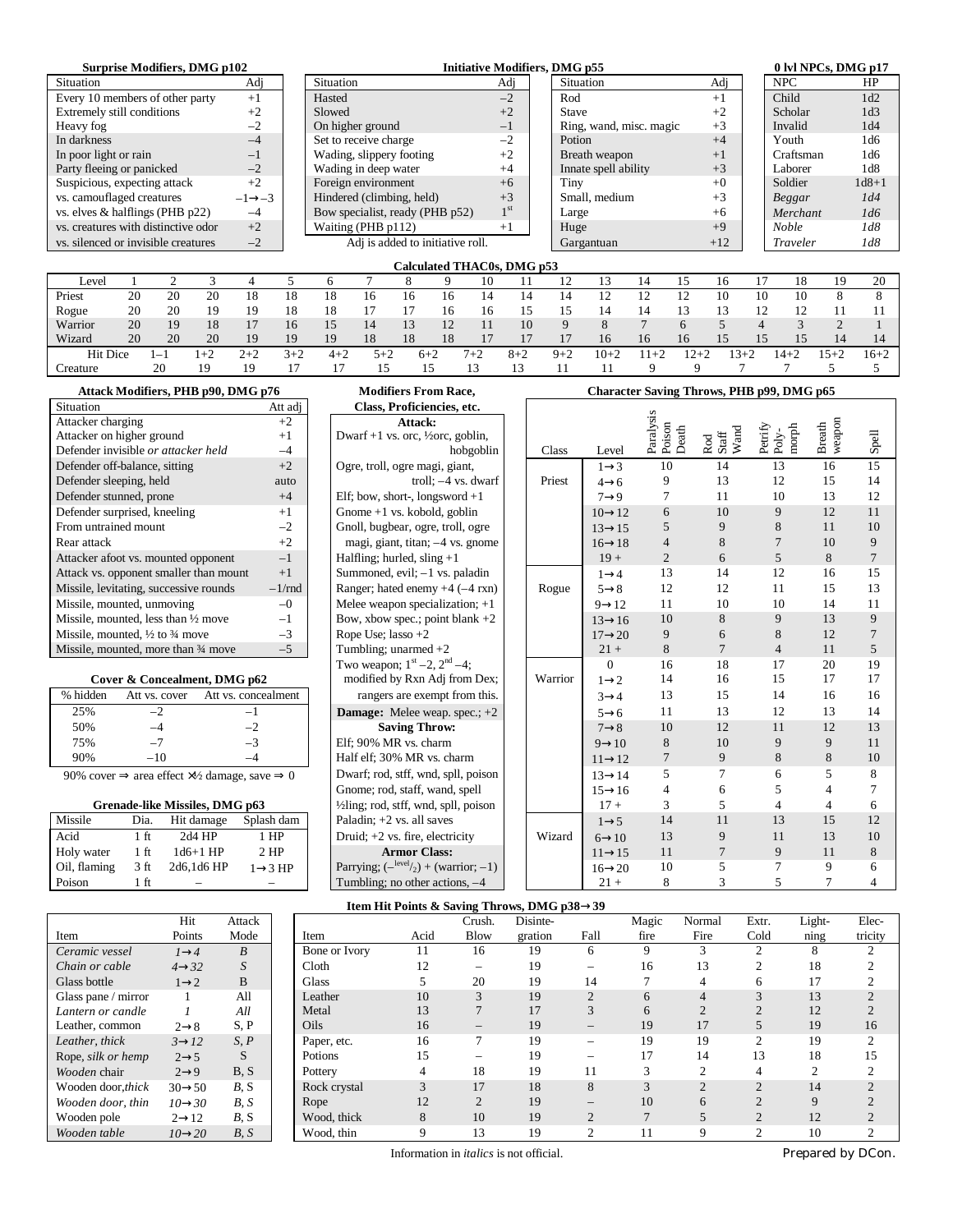| NPC Monthly Wages, DMG p108 $\rightarrow$ 110 |                 | Thief Average Ability Table, DMG p23 |                         |                                         |       |       |                |                                                 |                                           |                    |       |                     |        |
|-----------------------------------------------|-----------------|--------------------------------------|-------------------------|-----------------------------------------|-------|-------|----------------|-------------------------------------------------|-------------------------------------------|--------------------|-------|---------------------|--------|
| Title                                         | Wage            |                                      | Exper.                  | Pick                                    | Pick  | Find  | Move           | Hide in                                         |                                           | Hear               | Climb | Read                |        |
| Ambassador, official                          | $200 - 600$ gp  |                                      | Level                   | Pockets                                 | Locks | Traps | Silently       | Shadow                                          |                                           | Noise              | Walls | Languages           |        |
| Architect                                     | 200 gp          |                                      | $\mathbf{1}$            | 30%                                     | 25%   | 20%   | 15%            | 10%                                             |                                           | 10%                | 85%   |                     |        |
| Carpenter                                     | $5$ gp          |                                      | $\overline{c}$          | 35%                                     | 29%   | 25%   | 21%            | 15%                                             |                                           | 10%                | 86%   | $\qquad \qquad -$   |        |
| Clerk                                         | 8 gp            |                                      | 3                       | 40%                                     | 33%   | 30%   | 27%            | 20%                                             |                                           | 15%                | 87%   | $\equiv$            |        |
| Groom                                         | $1$ gp          |                                      | 4                       | 45%                                     | 37%   | 35%   | 33%            | 25%                                             |                                           | 15%                | 88%   | 20%                 |        |
| Huntsman                                      | $10$ gp         |                                      | 5                       | 50%                                     | 42%   | 40%   | 40%            | 31%                                             |                                           | 20%                | 90%   | 25%                 |        |
| Laborer                                       | 1 <sub>gp</sub> |                                      | 6                       | 55%                                     | 47%   | 45%   | 47%            | 37%                                             |                                           | 20%                | 92%   | 30%                 |        |
| Stonemason                                    | $4$ gp          |                                      | $\overline{7}$          | 60%                                     | 52%   | 50%   | 55%            | 43%                                             |                                           | 25%                | 94%   | 35%                 |        |
| Archer, Artillerist                           | $4$ gp          |                                      | 8                       | 65%                                     | 57%   | 55%   | 62%            | 49%                                             |                                           | 25%                | 96%   | 40%                 |        |
| Bowman, mounted                               | $4$ gp          |                                      | 9                       | 70%                                     | 62%   | 60%   | 70%            | 56%                                             |                                           | 30%                | 98%   | 45%                 |        |
| Cavalry, heavy                                | $10$ gp         |                                      | 10                      | 80%                                     | 67%   | 65%   | 78%            | 63%                                             |                                           | 30%                | 99%   | 50%                 |        |
| Cavalry, medium                               | 6 gp            |                                      | 11                      | 90%                                     | 72%   | 70%   | 86%            | 70%                                             |                                           | 35%                | 99%   | 55%                 |        |
| Cavalry, light                                | 4 gp            |                                      | 12                      | 95%                                     | 77%   | 75%   | 94%            | 77%                                             |                                           | 35%                | 99%   | 60%                 |        |
| X-bowman, mounted                             | 4 gp            |                                      | 13                      | 99%                                     | 82%   | 80%   | 99%            | 85%                                             |                                           | 40%                | 99%   | 65%                 |        |
| X-bowman, heavy                               | $3$ gp          |                                      | 14<br>85%<br>99%<br>87% |                                         |       |       | 99%            | 93%                                             |                                           | 40%                | 99%   | 70%                 |        |
| X-bowman, light                               | $2$ gp          |                                      | 90%<br>15<br>99%<br>92% |                                         |       |       | 99%            | 99%                                             |                                           | 50%                | 99%   | 75%                 |        |
| Engineer                                      | 150 gp          |                                      | 16                      | 99%                                     | 97%   | 95%   | 99%            | 99%                                             |                                           | 50%                | 99%   | 80%                 |        |
| Footman, heavy                                | $2$ gp          |                                      | 17                      | 99%                                     | 99%   | 99%   | 99%            | 99%                                             |                                           | 55%                | 99%   | 80%                 |        |
| Footman, light                                | 1 <sub>gp</sub> |                                      |                         |                                         |       |       |                |                                                 |                                           |                    |       |                     |        |
| Footman, militia, irregular                   | $5$ sp          |                                      |                         |                                         |       |       |                | Morale Ratings & Situational Modifiers, DMG p71 |                                           |                    |       |                     |        |
| Handgunner (optional)                         | 6 gp            |                                      |                         | Opponent type or Situation              |       |       | Mor.           |                                                 | Opponent type or Situation                |                    |       |                     | Mor.   |
| Longbowman                                    | 8 <sub>gp</sub> |                                      |                         | Animal, normal peaceful                 |       |       | 3              |                                                 | Creature surprised or fighting magic-user |                    |       |                     | $-2$   |
| Marine                                        | $3$ gp          |                                      |                         | Animal, normal predator                 |       |       | $\overline{7}$ | Defending home                                  |                                           |                    |       |                     | $+3$   |
| Sapper                                        | $1$ gp          |                                      |                         | Humanoid, average 0th level             |       |       | $\overline{7}$ | Defensive terrain advantage                     |                                           |                    |       |                     | $+1$   |
| Shieldbearer                                  | 5 sp            |                                      | Humanoid, mobs          |                                         |       |       | 9              |                                                 | Each additional check required in round   |                    |       |                     | $-1$   |
| NPC Services, PHB $p67 \rightarrow 68$        |                 |                                      | Humanoid, militia       |                                         |       |       | 10             |                                                 | Leader is of different alignment          |                    |       |                     | $-1$   |
| Service                                       | Cost            |                                      |                         | Humanoid, green or disorganized troops  |       |       | 11             |                                                 | Most powerful ally killed                 |                    |       |                     | $-4$   |
| Bath                                          | 3cp             |                                      |                         | Humanoid, regular soldiers or hirelings |       |       | 12             |                                                 | NPC has been favored                      |                    |       |                     | $+2$   |
| Clerk                                         | 2 sp/letter     |                                      |                         | Humanoid, elite soldiers                |       |       | 14             |                                                 | NPC has been poorly treated               |                    |       |                     | $-4$   |
| Doctor, leech, bleeding                       | $3$ gp          |                                      |                         | Humanoid, henchmen                      |       |       | 15             | No enemy slain                                  |                                           |                    |       |                     | $-2$   |
| Guide, in city                                | $2$ sp/day      |                                      |                         | Monster, low intelligence               |       |       | 10             |                                                 | Creature loses 25% of HP or group         |                    |       |                     | $-2$   |
| Horseshoeing                                  | $1$ gp          |                                      |                         | Monster, semi-intelligent               |       |       | 11             |                                                 | Creature loses 50% of HP or group         |                    |       |                     | $-4$   |
| Lantern/torchbearer                           | $1$ sp/night    |                                      |                         | Monster, animal intelligence            |       |       | 12             |                                                 | Outnumbered 3 to 1 or more                |                    |       |                     | $-4$   |
| Laundry                                       | 1 cp/load       |                                      |                         | Monster, non-intelligent                |       |       | 18             |                                                 | Outnumber opponent 3 to 1 or more         |                    |       |                     | $+2$   |
| Messenger, in city                            | $1$ sp          |                                      |                         | Abandoned by friends                    |       |       | $-6$           |                                                 | Unable to affect opponent (i.e. immune)   |                    |       |                     | $-8$   |
| Minstrel                                      | 3 gp/perform.   |                                      |                         | Allied with magic-user                  |       |       | $+2$           |                                                 | Creature morale modifiers due to Hit Dice |                    |       |                     |        |
| Mourner                                       | 2 sp/funeral    |                                      |                         | Creature is chaotic/lawful              |       |       | $-1/+1$        | $<\frac{1}{2}$                                  | $\frac{1}{2} \rightarrow \frac{1}{2}$     | $4 \rightarrow 8+$ |       | $9 \rightarrow 14+$ | $15 +$ |
| Teamster with wagon                           | $1$ sp/mi       |                                      |                         | Creature is fighting hated enemy        |       |       | $+4$           | $-2$                                            | $-1$                                      | $+1$               |       | $+2$                | $+3$   |

## **Armor Modifiers to Thief Abilities, DCon custom rules Stealth and the Notice Check, DCon custom rules**

|                    |         |         |         |          | лгиня этошистэ го типет хошигэж гэсэн сазгонгтансэ |         |          |
|--------------------|---------|---------|---------|----------|----------------------------------------------------|---------|----------|
|                    | Pick    | Pick    | Find    | Move     | Hide in                                            | Hear    | Climb    |
| Armor Type         | Pockets | Locks   | Traps   | Silently | Shadow                                             | Noise   | Walls    |
| All plate mails    | $-100%$ | $-75%$  | $-75%$  | $-100%$  | $-100%$                                            | $-100%$ | $-50%$   |
| Other metal armors | $-75%$  | $-50\%$ | $-50\%$ | $-7.5%$  | $-75%$                                             | $-7.5%$ | PHB p122 |
| Hide armor         | $-40%$  | $-20%$  | $-20%$  | $-40%$   | $-40%$                                             | $-40%$  | $-20%$   |
| Full helm          | $-20%$  | $-10%$  | $-10%$  | $-10%$   | $-10%$                                             | $-50%$  | $-0\%$   |

| Stealth and the Notice Check, DCon custom rules           |  |
|-----------------------------------------------------------|--|
| Moving silently or hiding in shadows prevents others from |  |

noticing the character or saving vs. surprise attack. Notice = average of Int & Wis. d20 ≤ Notice  $\Rightarrow$  aware. Asleep notice = Notice –  $4 - d6$  (or choose  $3 \rightarrow 5$ ) Use Asleep notice for inattentive characters. Save vs. breath for unnoticed failed surprise stealth attacks

## **Critical Hits, DCon custom rules Fumbles, DCon custom rules Hit Zones, DCon custom rules**

| then self     | d6 determines affected body part |                            |  |  |  |  |
|---------------|----------------------------------|----------------------------|--|--|--|--|
| ks in round.  | d6                               | Body part                  |  |  |  |  |
| / criticals   |                                  | Head (roll on table below) |  |  |  |  |
| t round       | 2                                | Nearest hand, paw, wing    |  |  |  |  |
| "/ criticals  | 3                                | Nearest arm, foreleg, wing |  |  |  |  |
| no attacks    | 4                                | Nearest foot, hindpaw      |  |  |  |  |
|               | 5                                | Nearest leg, hindleg       |  |  |  |  |
| Dex check     | 6                                | Tail, nearest leg          |  |  |  |  |
| epaired.      |                                  |                            |  |  |  |  |
| ile intact.   | d6                               | Head area                  |  |  |  |  |
| and criticals |                                  | Brain, entire head         |  |  |  |  |

| na projectile intact.   | $\omega$       | nead area              |
|-------------------------|----------------|------------------------|
| / bonuses and criticals |                | Brain, entire head     |
| shot (both as above)    | 2              | Ear, antenna           |
|                         | 3              | Eye, tendril           |
| or Str (melee) check    | $\overline{4}$ | Nose, snout, proboscis |
| xt round, no attacks    | 5              | Tusk, horn, antler     |
| ble until repaired.     | 6              | Teeth, fang, beak, jaw |
|                         |                |                        |

Ignore debilitation:  $d20 \leq Con + HP \Rightarrow$  action for 1 round. Prof. includes range benefits of Also, character's HP are reduced by number of levels of specialization. Fighters get extra

repeat attempt;  $d20 = 6$  (> 9–4)  $\Rightarrow$  fails; HP still goes to –8. light = 1d6 HP, heavy = 1d8 HP.

Information in *italics* is not official. Prepared by DCon.

| $0\rightarrow 6$  | Body part numbed; unusable d20 rounds   |               |
|-------------------|-----------------------------------------|---------------|
| $7 \rightarrow 9$ | Body part maimed; unusable until healed | " $1$ " on ca |
|                   |                                         |               |

\*If it already causes damage, double-roll raw weapon dam. Chk: fail Weapon damaged; unusable until repaired.

# **HP Debilitation Levels, DCon custom rules Heroic Efforts, DCon custom rules Crossbows, DCon cust. rules**

| HP   | Debilitation level                                       | Ignore debilitation: $d20 \leq Con + HP \Rightarrow$ action for 1 round.    | Prof. includes range benefits of   |
|------|----------------------------------------------------------|-----------------------------------------------------------------------------|------------------------------------|
|      | Cannot fight, cast, use items, stand. Crawl rate $= 1$ . | Also, character's HP are reduced by number of levels of                     | specialization. Fighters get ex-   |
|      | Cannot move self. May only move light objects.           | debilitation ignored, regardless of action's successfulness.                | attacks as if specialized.         |
| $-2$ | Cannot think clearly. Movement uncoordinated.            | Example: character $\sqrt[w]{\text{Con}}=9, -2HP$ tries to crawl 1 round;   | Specialization grants $+1$ to hit. |
|      | Cannot speak or move. Will not remember events.          | $d20 = 6 \le 9-2$ $\Rightarrow$ crawls; HP goes to -4. Next round,          | Quarrel damage: hand $= 1d4$ H     |
|      | Character loses consciousness.                           | repeat attempt; $d20 = 6$ (> 9-4) $\Rightarrow$ fails; HP still goes to -8. | light = $1d6$ HP, heavy = $1d8$ F  |

|                   | "20" on normal attack $\Rightarrow$ re-roll attack vs. AC – X    |               | "1" on melee attack $\Rightarrow$ re-roll attack vs. ally, then self     |
|-------------------|------------------------------------------------------------------|---------------|--------------------------------------------------------------------------|
| X                 | Added effect on opponent                                         | Ally: " $1$ " | Jostle; ally loses all remaining attacks in round.                       |
| (miss)            | double-roll raw weapon damage                                    | Ally: hit     | Raw weapon damage +Str bonus, $\frac{w}{x}$ criticals                    |
| $0 \rightarrow 3$ | Staggered; lose next attack in round                             | Self: " $1$ " | Trip; $AC-2 + no$ attacks this & next round                              |
| $4\rightarrow 6$  | Stunned; lose all remaining attacks this round                   | Self: hit     | Raw weapon damage (no bonuses), "/ criticals                             |
| $7 \rightarrow 8$ | Disarmed or Stunned; no attacks this & next round                | Miss both     | Weapon drop; retrieve next round, no attacks                             |
| 9                 | Knockdown; no attacks and AC-2 until up again                    |               |                                                                          |
| $10+$             | Body part numbed; unusable d20 rounds                            |               | "1" on ranged attack $\Rightarrow$ re-roll att. vs. ally, then Dex check |
|                   |                                                                  | Ally: " $1$ " | Weapon damaged; unusable until repaired.                                 |
|                   | "20" on called shot $\Rightarrow$ re-roll called shot vs. AC – X | Ally: miss    | Wide; save vs. crush to find projectile intact.                          |
| X                 | Added effect on opponent                                         | Ally: hit     | Normal attack damage, "/ bonuses and criticals                           |
| (miss)            | Normal attack damage*                                            | Dex: fail     | Weapon damaged $+$ wide shot (both as above)                             |
| $0\rightarrow 6$  | Body part numbed; unusable d20 rounds                            |               |                                                                          |
| $7 \rightarrow 9$ | Body part maimed; unusable until healed                          |               | "1" on called shot $\Rightarrow$ Dex (ranged) or Str (melee) check       |
| $10+$             | Body part severed; hemorrhage $-2$ HP per round                  | Chk:OK        | Weapon drop; retrieve next round, no attacks                             |
|                   |                                                                  |               |                                                                          |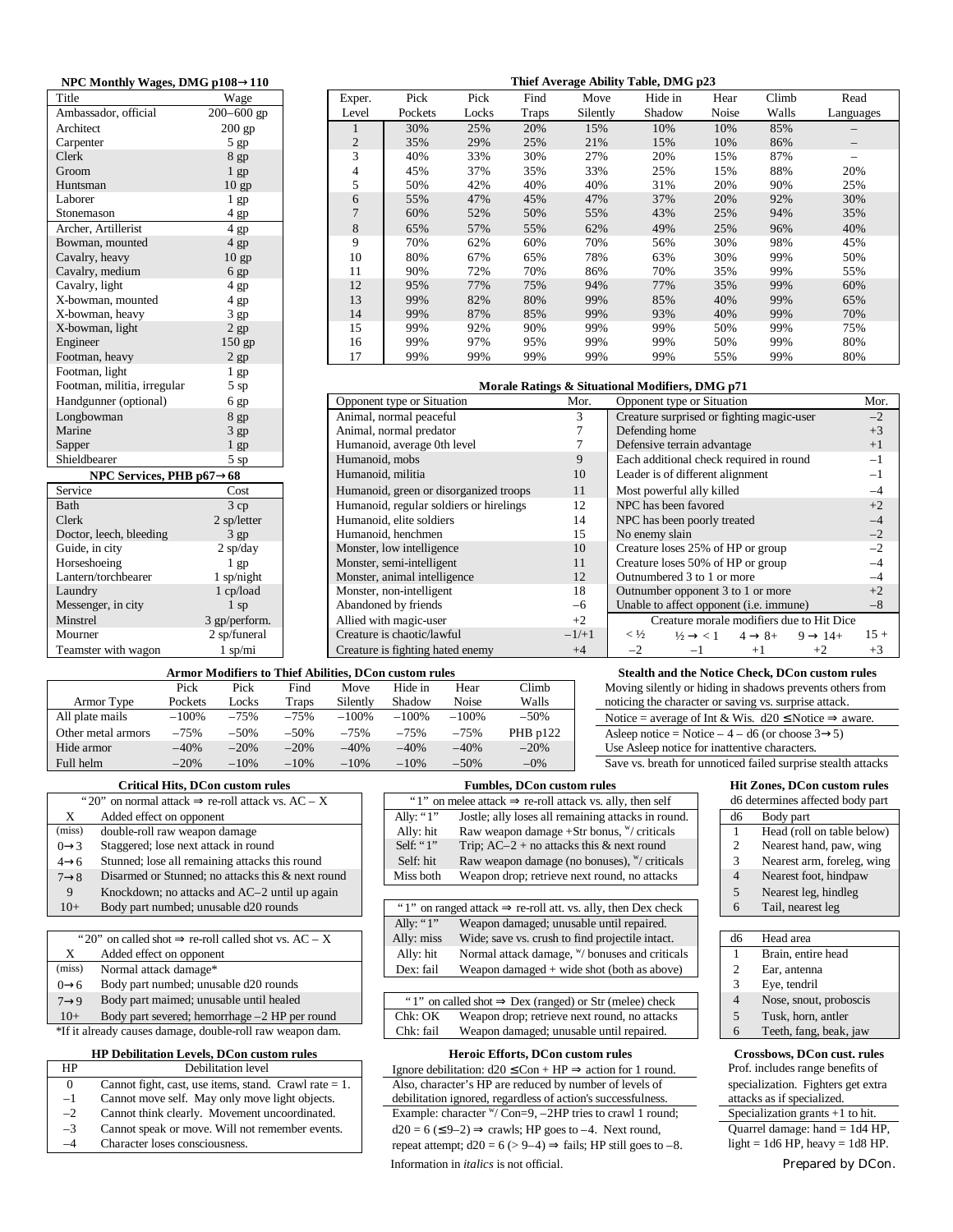|                     |      | Dexterity, PHB tb2 |                                                       |       |                                              |      | <b>Constitution, PHB tb3</b> |       |                              |  |                |         |        |          |       |                      |
|---------------------|------|--------------------|-------------------------------------------------------|-------|----------------------------------------------|------|------------------------------|-------|------------------------------|--|----------------|---------|--------|----------|-------|----------------------|
|                     |      |                    | Weight                                                | Max   | Open                                         | Bend |                              | ini & |                              |  |                | HP      | System | Reser.   | Pois. | dwarf                |
| Str                 | Hit  | Dam                | allow                                                 | press | doors                                        | bars | Dex                          | m att | AC                           |  | Con            | adj.    | shock  | survival | save  | gnome                |
| 1                   | $-5$ | $-4$               | 1                                                     | 3     | $\leq$ 1                                     | 0%   |                              | $-6$  | $+5$                         |  |                | $-3$    | 25%    | 30%      | $-2$  | 1/ <sub>2</sub> ling |
| 2                   | $-4$ | $-3$               |                                                       | 5     | $\leq 1$                                     | 0%   | $\overline{c}$               | $-4$  | $+5$                         |  | 2              | $-2$    | 30%    | 35%      | $-1$  | saves <sup>3</sup>   |
| 3                   | $-3$ | $-2$               | 5                                                     | 10    | $\leq$ 2                                     | 0%   | 3                            | $-3$  | $+4$                         |  | 3              | $-1$    | 35%    | 40%      |       |                      |
| $4 \rightarrow 5$   | $-2$ | $-1$               | 10                                                    | 25    | $\leq$ 3                                     | 0%   | 4                            | $-2$  | $+3$                         |  | $\overline{4}$ | $-1$    | 40%    | 45%      |       | $+1$                 |
| $6 \rightarrow 7$   | $-1$ |                    | 20                                                    | 55    | $\leq 4$                                     | 0%   | 5                            | $-1$  | $+2$                         |  | 5              | $-1$    | 45%    | 50%      |       | $+1$                 |
| $8 \rightarrow 9$   |      |                    | 35                                                    | 90    | $\leq$ 5                                     | 1%   | 6                            |       | $+1$                         |  | 6              |         | 50%    | 55%      |       | $+1$                 |
| $10 \rightarrow 11$ |      |                    | 40                                                    | 115   | $\leq 6$                                     | 2%   | $7 \rightarrow 14$           |       |                              |  |                |         | 55%    | 60%      |       | $+2$                 |
| $12 \rightarrow 13$ |      |                    | 45                                                    | 140   | $\leq 7$                                     | 4%   | 15                           |       | $-1$                         |  | 8              |         | 60%    | 65%      |       | $+2$                 |
| $14 \rightarrow 15$ |      |                    | 55                                                    | 170   | $\leq 8$                                     | 7%   | 16                           | $+1$  | $-2$                         |  | 9              |         | 65%    | 70%      |       | $+2$                 |
| 16                  |      | $+1$               | 70                                                    | 195   | $\leq 9$                                     | 10%  | 17                           | $+2$  | $-3$                         |  | 10             |         | 70%    | 75%      |       | $+2$                 |
| 17                  | $+1$ | $+1$               | 85                                                    | 220   | $\leq 10$                                    | 13%  | 18                           | $+2$  | $-4$                         |  | 11             |         | 75%    | 80%      |       | $+3$                 |
| 18 <sup>1</sup>     | $+1$ | $+2$               | 110                                                   | 255   | $\leq 11$                                    | 16%  | 19                           | $+3$  | $-4$                         |  | 12             |         | 80%    | 85%      |       | $+3$                 |
| 18 50%              | $+1$ | $+3$               | 135                                                   | 280   | $\leq 12$                                    | 20%  | 20                           | $+3$  | $-4$                         |  | 13             |         | 85%    | 90%      |       | $+3$                 |
| 1875%               | $+2$ | $+3$               | 160                                                   | 305   | $\leq 13$                                    | 25%  | 21                           | $+4$  | $-5$                         |  | 14             |         | 88%    | 92%      |       | $+4$                 |
| 18 90%              | $+2$ | $+4$               | 185                                                   | 330   | $\leq 14$                                    | 30%  | 22                           | $+4$  | $-5$                         |  | 15             | $+1$    | 90%    | 94%      |       | $+4$                 |
| 18 9 9%             | $+2$ | $+5$               | 235                                                   | 380   | $\leq 15, 3^2$                               | 35%  | 23                           | $+4$  | $-5$                         |  | 16             | $+2$    | 95%    | 96%      |       | $+4$                 |
| 18 00%              | $+3$ | $+6$               | 335                                                   | 480   | $\leq 16, 6$                                 | 40%  | 24                           | $+5$  | $-6$                         |  | 17             | $+2, 3$ | 97%    | 98%      |       | $+4$                 |
| 19                  | $+3$ | $+7$               | 485                                                   | 640   | $\leq 16, 8$                                 | 50%  | 25                           | $+5$  | $-6$                         |  | 18             | $+2, 4$ | 99%    | 100%     |       | $+5$                 |
| 20                  | $+3$ | $+8$               | 535                                                   | 700   | $\leq 17, 10$                                | 60%  |                              |       |                              |  | 19             | $+2, 5$ | 99%    | 100%     | $+1$  | $+5$                 |
| 21                  | $+4$ | $+9$               | 635                                                   | 810   | $\leq 17, 12$                                | 70%  | <sup>3</sup> all vs. rod,    |       | $+1$ <sup>HP</sup> /6 turns  |  | 20             | $+2, 5$ | 99%    | 100%     | $+1$  |                      |
| 22                  | $+4$ | $+10$              | 785                                                   | 970   | $\leq 18, 14$                                | 80%  | staff, wand,                 |       | $+1$ <sup>HP</sup> / 5 turns |  | 21             | $+2, 6$ | 99%    | 100%     | $+2$  |                      |
| 23                  | $+5$ | $+11$              | 935                                                   | 1,130 | $\leq 18, 16$                                | 90%  | spell; dwarf                 |       | $+1$ <sup>HP</sup> /4 turns  |  | 22             | $+2, 6$ | 99%    | 100%     | $+2$  |                      |
| 24                  | $+6$ | $+12$              | 1,235                                                 | 1,440 | $\leq$ 19, 17                                | 95%  | & 1/2ling vs.                |       | $+1$ <sup>HP</sup> /3 turns  |  | 23             | $+2, 6$ | 99%    | 100%     | $+3$  |                      |
| 25                  | $+7$ | $+14$              | 1,535                                                 | 1,750 | $\leq 19, 18$                                | 99%  | poison also.                 |       | $+1$ <sup>HP</sup> /2 turns  |  | 24             | $+2, 7$ | 99%    | 100%     | $+3$  |                      |
|                     |      |                    | Only non-halfling fighters have exceptional strength. |       | <sup>2</sup> Locked, barred, magically held. |      |                              |       | $+1$ <sup>HP</sup> /turn     |  | 25             | $+2, 7$ | 100%   | 100%     | $+4$  |                      |

| Intelligence, PHB tb4 |                |                                         |                              |                |                               |  |                |         | Wisdom, PHB tb5                   |         | <b>Racial class</b>                  |                | Charisma, PHB tb6 |         |          |  |  |
|-----------------------|----------------|-----------------------------------------|------------------------------|----------------|-------------------------------|--|----------------|---------|-----------------------------------|---------|--------------------------------------|----------------|-------------------|---------|----------|--|--|
|                       | $#$ of         | Max                                     | Lrn                          | Spell          | Illusion                      |  |                | Magic   | <b>Bonus</b>                      | Spell   | level limit                          |                | Max               | Loyalty | Encntr.  |  |  |
| Int                   | Lang           | sp.lvl                                  | spell                        | $/$ lvl        | immun.                        |  | Wis            | defense | spells                            | failure | adjustment                           | Cha            | hench.            | base    | reaction |  |  |
| 1                     | $\Omega$       |                                         |                              |                |                               |  |                | $-6$    |                                   | 80%     | by ability,                          |                | $\Omega$          | $-8$    | $-7$     |  |  |
| $2 \rightarrow 8$     |                |                                         |                              |                |                               |  | $\overline{2}$ | $-4$    |                                   | 60%     | DMG tb8                              | $\overline{2}$ |                   | $-7$    | $-6$     |  |  |
| 9                     | $\overline{2}$ | 4 <sup>th</sup>                         | 35                           | 6              |                               |  | 3              | $-3$    |                                   | 50%     |                                      | 3              |                   | $-6$    | $-5$     |  |  |
| 10                    | $\overline{c}$ | 5 <sup>th</sup>                         | 40                           | $\overline{7}$ |                               |  | 4              | $-2$    |                                   | 45%     | requisite ability.                   | $\overline{4}$ |                   | $-5$    | $-4$     |  |  |
| 11                    | $\overline{2}$ | $5^{\text{th}}$                         | 45                           | $\overline{7}$ |                               |  | 5              | $-1$    |                                   | 40%     | prime                                | 5              | $\overline{2}$    | $-4$    | $-3$     |  |  |
| 12                    | 3              | 6 <sup>th</sup>                         | 50                           | $\overline{7}$ |                               |  | 6              | $-1$    |                                   | 35%     |                                      | 6              | $\overline{2}$    | $-3$    | $-2$     |  |  |
| 13                    | 3              | 6 <sup>th</sup>                         | 55                           | 9              |                               |  |                | $-1$    |                                   | 30%     | adjustnent.<br>Level limit<br>Lowest | $\overline{7}$ | 3                 | $-2$    | $-1$     |  |  |
| 14                    | $\overline{4}$ | 7 <sup>th</sup>                         | 60                           | 9              |                               |  | 8              |         |                                   | 25%     |                                      | 8              | 3                 | $-1$    |          |  |  |
| 15                    | $\overline{4}$ | 7 <sup>th</sup>                         | 65                           | 11             |                               |  | 9              |         |                                   | 20%     |                                      | 9              | $\overline{4}$    |         |          |  |  |
| 16                    | 5              | $8^{\rm th}$                            | 70                           | 11             |                               |  | 10             |         |                                   | 15%     | 14<br>$+1$                           | 10             | $\overline{4}$    |         |          |  |  |
| 17                    | 6              | $8^{\rm th}$                            | 75                           | 14             |                               |  | 11             |         |                                   | 10%     | 15<br>$+1$                           | 11             | 4                 |         |          |  |  |
| 18                    | $\overline{7}$ | 9 <sup>th</sup>                         | 85                           | 18             |                               |  | 12             |         |                                   | 5%      | $+2$<br>16                           | 12             | 5                 |         |          |  |  |
| 19                    | 8              | 9 <sup>th</sup>                         | 95                           | all            | $1st$ lvl                     |  | 13             |         | 1 <sup>st</sup>                   |         | $+2$<br>17                           | 13             | 5                 |         | $+1$     |  |  |
| 20                    | 9              | 9 <sup>th</sup>                         | 96                           | all            | $2nd$ lvl                     |  | 14             |         | 1 <sup>st</sup>                   |         | 18<br>$+3$                           | 14             | 6                 | $+1$    | $+2$     |  |  |
| 21                    | 10             | 9 <sup>th</sup>                         | 97                           | all            | $3rd$ lvl                     |  | 15             | $+1$    | 2 <sup>nd</sup>                   |         | 19<br>$+4$                           | 15             | 7                 | $+3$    | $+3$     |  |  |
| 22                    | 11             | 9 <sup>th</sup>                         | 98                           | all            | $4th$ lvl                     |  | 16             | $+2$    | 2 <sup>nd</sup>                   |         | $\overline{\uparrow}$ adjusted       | 16             | 8                 | $+4$    | $+5$     |  |  |
| 23                    | 12             | $q^{th}$                                | 99                           | all            | $5^{\text{th}}$ lvl           |  | 17             | $+3$    | 3 <sup>rd</sup>                   |         |                                      | 17             | 10                | $+6$    | $+6$     |  |  |
| 24                    | 15             | $q^{th}$                                | 100                          | all            | $6^{th}$ lvl                  |  | 18             | $+4$    | $4^{\text{th}}$                   |         | Spell immunities                     | 18             | 15                | $+8$    | $+7$     |  |  |
| 25                    | 20             | q <sup>th</sup>                         | 100                          | all            | $7th$ lvl                     |  | 19             | $+4$    | $1st$ , 4 <sup>th</sup>           |         | cs fr, ch p, cmd, friends, hyp.      | 19             | 20                | $+10$   | $+8$     |  |  |
|                       |                |                                         |                              |                |                               |  | 20             | $+4$    | $2nd$ , $4th$                     |         | forget, hold p, ray enf, scare       | 20             | 15                | $+12$   | $+9$     |  |  |
|                       |                | Fighter attacks per round, PHB tb15, 35 |                              |                |                               |  | 21             | $+4$    | $3^{\text{rd}}$ , $5^{\text{th}}$ | fear    |                                      | 21             | 30                | $+14$   | $+10$    |  |  |
| Level                 | #att/rnd       |                                         | Hurled dag, dart             |                | Others                        |  | 22             | $+4$    | $4^{th}$ , $5^{th}$               |         | ch m, conf, emot, fmbl, sugg         | 22             | 35                | $+16$   | $+11$    |  |  |
| $1\rightarrow 6$      | $+0$           |                                         | specialized $\Rightarrow$ +1 |                | $\Rightarrow +\frac{1}{2}$    |  | 23             | $+4$    | $5^{th}$ , $5^{th}$               |         | chaos, feeb, hold m, jar, qust       | 23             | 40                | $+18$   | $+12$    |  |  |
| $7 \rightarrow 12$    | $+1/2$         |                                         | specialized $\Rightarrow$ +2 |                | $\Rightarrow +1$              |  | 24             | $+4$    | $6th$ , $6th$                     |         | geas, mass sugg, rod of ruler        | 24             | 45                | $+20$   | $+13$    |  |  |
| $13+$                 | $+1$           |                                         | specialized $\Rightarrow +3$ |                | $\Rightarrow$ + $\frac{3}{2}$ |  | 25             | $+4$    | $6^{th}$ , $7^{th}$               |         | a/sympthy, death, mss charm          | 25             | 50                | $+20$   | $+14$    |  |  |

|                  |                                                                                 |                    |                    | Racial ability adjustments & requirements; racial characteristics, PHB tb 7, 8, 10, 11, 12 |                    |                    |                    |          |            |           |         |       |       |       |
|------------------|---------------------------------------------------------------------------------|--------------------|--------------------|--------------------------------------------------------------------------------------------|--------------------|--------------------|--------------------|----------|------------|-----------|---------|-------|-------|-------|
| <b>Notes</b>     | Race(s)                                                                         | Str                | Dex                | Con                                                                                        | Int                | Wis                | Cha                | Height   | Weight     | Age $1st$ | Span    | Mid.  | Old   | Ven.  |
| Requirements     | Dwarf                                                                           |                    |                    | $+1$                                                                                       |                    |                    | $-1$               | m 43"    | m 130#     | $40 +$    | $250 +$ | 125   | 167   | 250   |
| are adjusted.    |                                                                                 | $8 \rightarrow 18$ | $3 \rightarrow 17$ | $12 \rightarrow 19$                                                                        | $3 \rightarrow 18$ | $3 \rightarrow 18$ | $2 \rightarrow 16$ | f $41"$  | f 105#     | 5d6       | 2d100   |       |       |       |
| $infra = infra-$ | 60' infra; UD: slope 80%, new 80%, sliding 66%, traps 50%, depth 50%            |                    |                    |                                                                                            |                    |                    |                    | $+1d10"$ | $+4d10#$   | years     | years   | years | years | years |
| vision.          | Elf                                                                             |                    | $+1$               | $-1$                                                                                       |                    |                    |                    | m 55"    | m 90#      | $100 +$   | $250 +$ | 175   | 233   | 350   |
|                  |                                                                                 | $3 \rightarrow 18$ | $7 \rightarrow 19$ | $6 \rightarrow 17$                                                                         | $8 \rightarrow 18$ | $3 \rightarrow 18$ | $8 \rightarrow 18$ | f50"     | f $70#$    | 5d6       | 4d100   | years | years | years |
| $UD = Under-$    | 60' infra; 90% MR to charm; $+1$ bow, short- & longsword; detect secret 33%     |                    |                    |                                                                                            |                    |                    | $+1d10"$           | $+3d10#$ | years      | years     |         |       |       |       |
| ground detect.   | Gnome                                                                           |                    |                    |                                                                                            | $+1$               | — I                |                    | m 38"    | $m \, 72#$ | $60 +$    | $200 +$ | 100   | 133   | 200   |
| Detect secret    |                                                                                 | $6 \rightarrow 18$ | $3 \rightarrow 18$ | $8 \rightarrow 18$                                                                         | $7 \rightarrow 19$ | $2 \rightarrow 17$ | $3 \rightarrow 18$ | f 36"    | f 68#      | 3d12      | 3d100   |       |       |       |
| normally 16%     | $60'$ infra; UD: slope $80\%$ , unsafe $70\%$ , depth $66\%$ , direction $50\%$ |                    |                    |                                                                                            |                    |                    |                    | $+1d6"$  | $+5d4#$    | years     | years   | years | years | years |
| $(1d6 = 1).$     | Half elf                                                                        |                    |                    |                                                                                            |                    |                    |                    | m 60"    | m 110#     | $15 +$    | $125 +$ | 62    | 83    | 125   |
|                  |                                                                                 | $3 \rightarrow 18$ | $6 \rightarrow 18$ | $6 \rightarrow 18$                                                                         | $4 \rightarrow 18$ | $3 \rightarrow 18$ | $3 \rightarrow 18$ | f 58"    | f 85#      | 1d6       | 3d20    |       |       |       |
| $m = male$       | 60' infra; 30% MR to charm related spells; detect secret 33%                    |                    |                    |                                                                                            |                    |                    |                    | $+2d6"$  | $+3d12#$   | years     | years   | years | years | years |
| $f = female$     |                                                                                 | $-1$               | $+1$               |                                                                                            |                    |                    |                    | m 32"    | m 52#      | $20 +$    | $100 +$ |       | 67    |       |
| $" = inches$     | Halfling                                                                        | $6 \rightarrow 17$ | $8 \rightarrow 19$ | $10 \rightarrow 18$                                                                        | $6 \rightarrow 18$ | $3 \rightarrow 18$ | $3 \rightarrow 18$ | f 30"    | f 48#      | 1d4       | d100    | 50    |       | 100   |
| $# =$ pounds     | 15% 60'; 25% 30' infra; +1 sling, hurled; UD: grade 75%, direction 50%          |                    |                    |                                                                                            |                    |                    |                    | $+2d10"$ | $+5d4#$    | years     | years   | years | years | years |

Human: Height = m 60, f 59 + 2d10; Weight = m 140, f 100 + 6d10; Age @ 1<sup>st</sup> level = 15 + 1d4; Life span = 90 + 2d20; Middle age = 45; Old age = 60; Venerable = 90